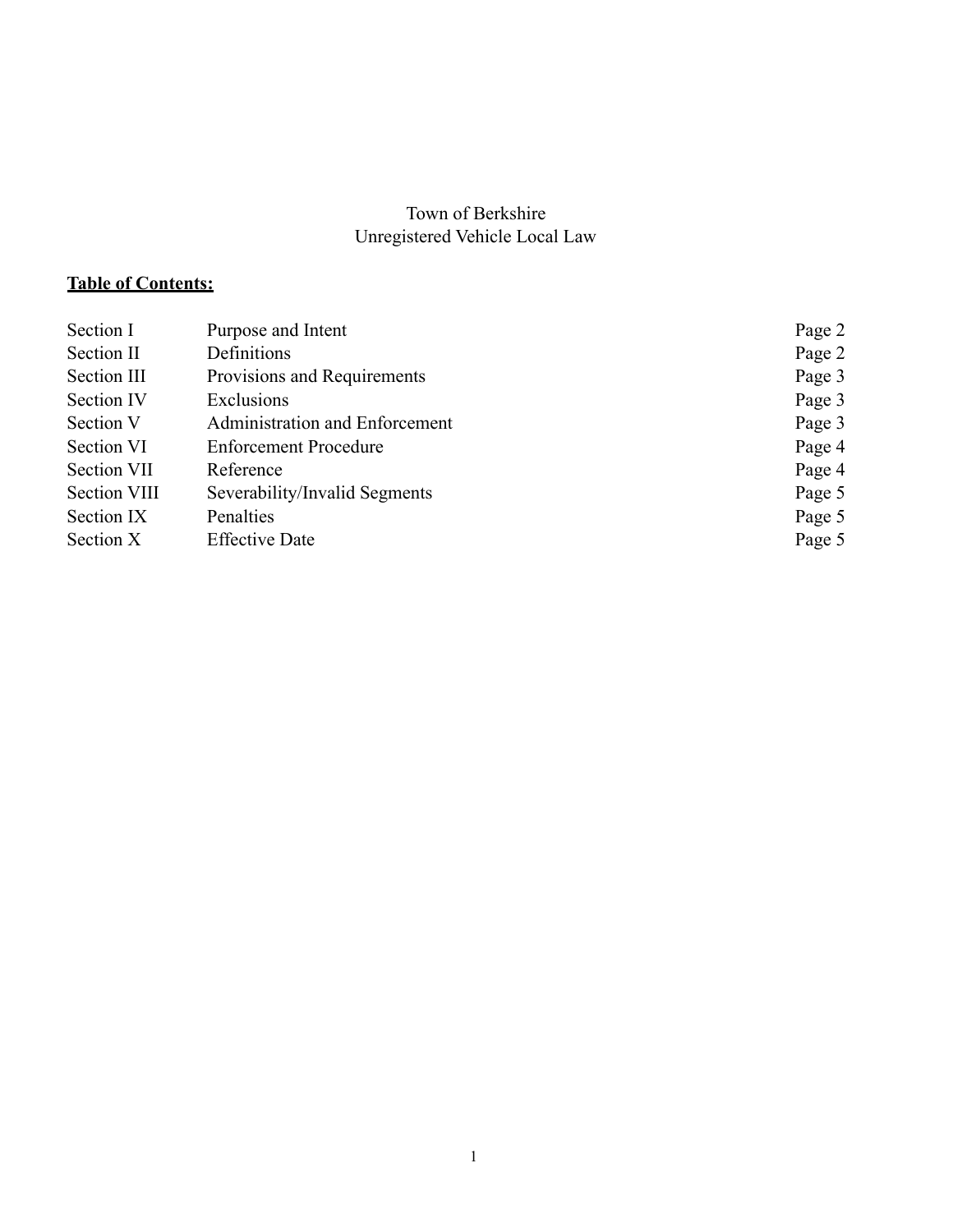## **Section I: Purpose and Intent:**

The Town of Berkshire declares its intent to regulate and control the storage or keeping of unregistered motor vehicles in a manner that fully complies with the New York State Property Maintenance Code. This local law is intended to protect the welfare of the citizens by insuring a healthy and safe community and fostering a clean and attractive environment within the town.

This local law is intended to regulate and control unregistered, abandoned, disabled, or otherwise junk vehicles that are stored on public or private property. Benefits of enforcement of this local law include, but are not limited to, prevention of:

- Exposure to dangerous materials including broken glass, fuels, battery acid, antifreeze, lubricating fluids, or sharp edges and points.
- Contamination of soil, well water, and streams.
- Dangerous attractions to children or domestic animals.
- Breeding grounds for rodents and insects.
- Uncontrolled growth of weeds or brush surrounding stored vehicles.
- Collection points for trash, rubbish, junk and other refuse.
- Obstruction of clear views of oncoming traffic or access to public highways or parking areas.
- Unsightly appearances of property and/or detraction from values of surrounding properties.

## **Section II: Definitions:**

As used in this local law the following terms and phrases shall have the following meanings:

"**Code Enforcement** Officer" (CEO) - The person authorized by the Town Board to enforce this local law and other relevant provisions of the New York State Uniform Fire Prevention and Building Code.

"**Enclosed Storage**" – A structure that conceals a vehicle from public view and prevents unauthorized access to the motor vehicle by the public. The structure must be built and maintained in accordance with the New York State Uniform Fire Prevention and Building Code.

"**Farm Operation**" – A property that meets the criteria defined in New York State Agriculture and Markets Law section 301(11).

**"Junk Vehicle"** – Any inoperable vehicle that is:

- in a state of major disassembly, disrepair, or in the process of being stripped or dismantled,
- Is kept or used for the purpose of salvage or resale of parts thereof.

"**Open Storage**" - Storage other than in Enclosed Storage (see above).

"**Property Owner**" – Any person, firm, partnership or corporation or entity owning or having possession of real property in the Town of Berkshire.

"**Unregistered Vehicle**" - Any vehicle which is parked, stored, or abandoned by anyone, owner or otherwise, on lands, public or private, in the Town of Berkshire when the Vehicle:

• Does not display a valid registration sticker authorized by an agency of any State, or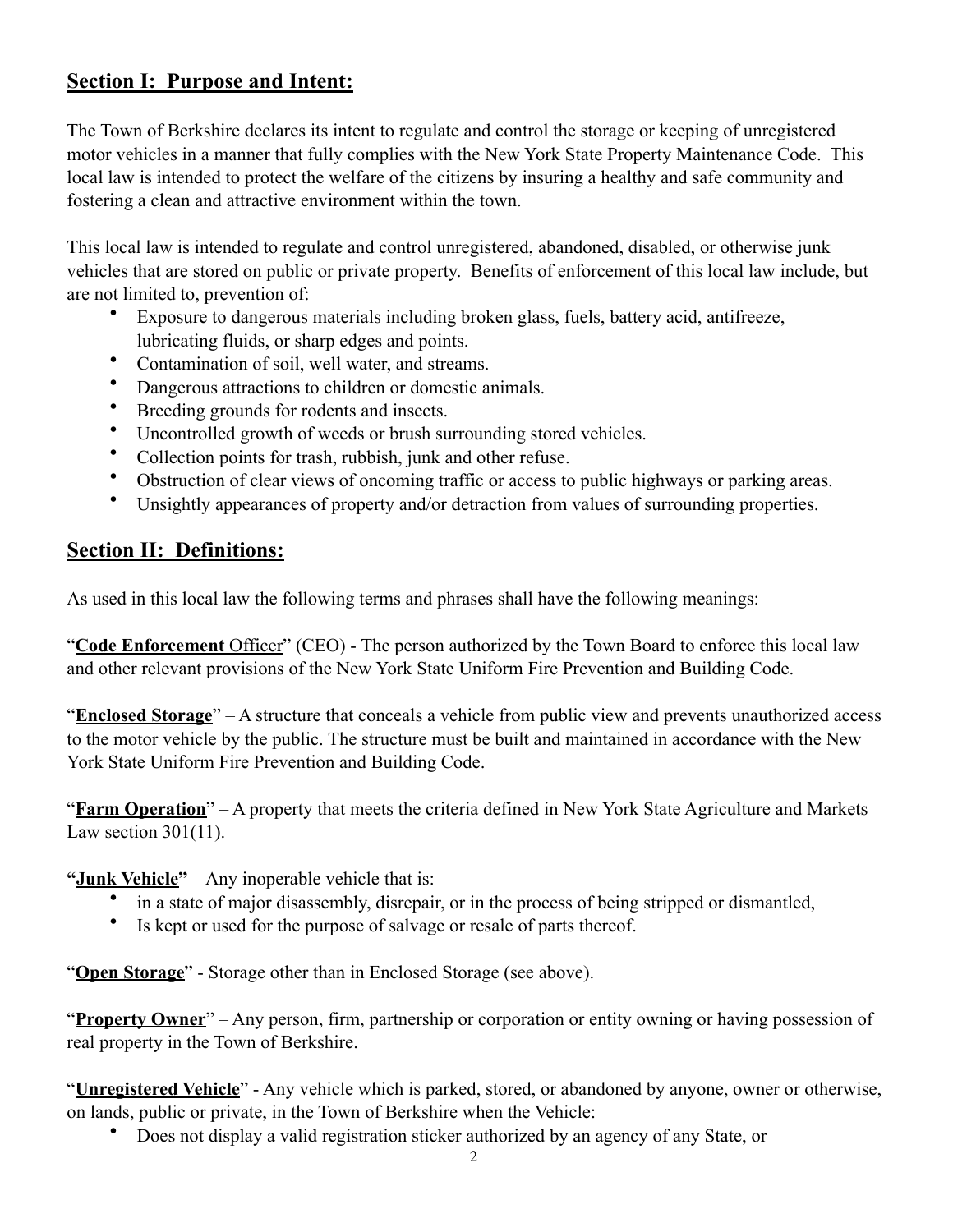In the case of vehicles intended for use on public roads, does not have a valid inspection sticker from an inspection station registered under the laws of the State of New York.

"**Vehicle**" – Every device in, upon, or by which a person or property is or may be transported or drawn upon a highway, except devices moved by human power or used exclusively upon stationary rails or tracks, including, but not limited to, automobile, bus, trailer, truck, motorhome, motorcycle, motor bicycle, mini bicycle, all-terrain vehicle (ATV) or snowmobile.

## **Section III: Provisions and Requirements:**

- a) No property owner shall store, cause or permit to be stored, more than one unregistered motor vehicle in open storage upon any private property in the Town of Berkshire.
- b) Any property with multiple unregistered vehicle must have those in excess of one in enclosed storage (see Section II - Definitions) unless exempted by permit.
- c) No junk vehicles shall be in open storage upon any private property in the Town of Berkshire.
- d) No storage or accumulation of vehicle parts is allowed in open storage.

#### **Section IV: Exclusions**

This Local Law does not apply to the following:

- a) Any New York State licensed dealer in the business of selling new or used motor vehicles.
- b) A farm operation, but only with respect to vehicles normally not registered or required to be inspected for use on public highways.

#### **Section V: Administration and Enforcement**

This local law shall be enforced by the Code Enforcement Officer (CEO) when acting pursuant to his or her special duties and those assigned by Berkshire local law #1 of 2015 (Administration and Enforcement of New York State Uniform Fire Prevention and Building Code). The CEO:

- may investigate complaints filed with respect to alleged violations of this local law,
- may investigate properties where junk vehicles or more than one unregistered vehicle is not in enclosed storage,
- has the power to act as outlined in Section VI below.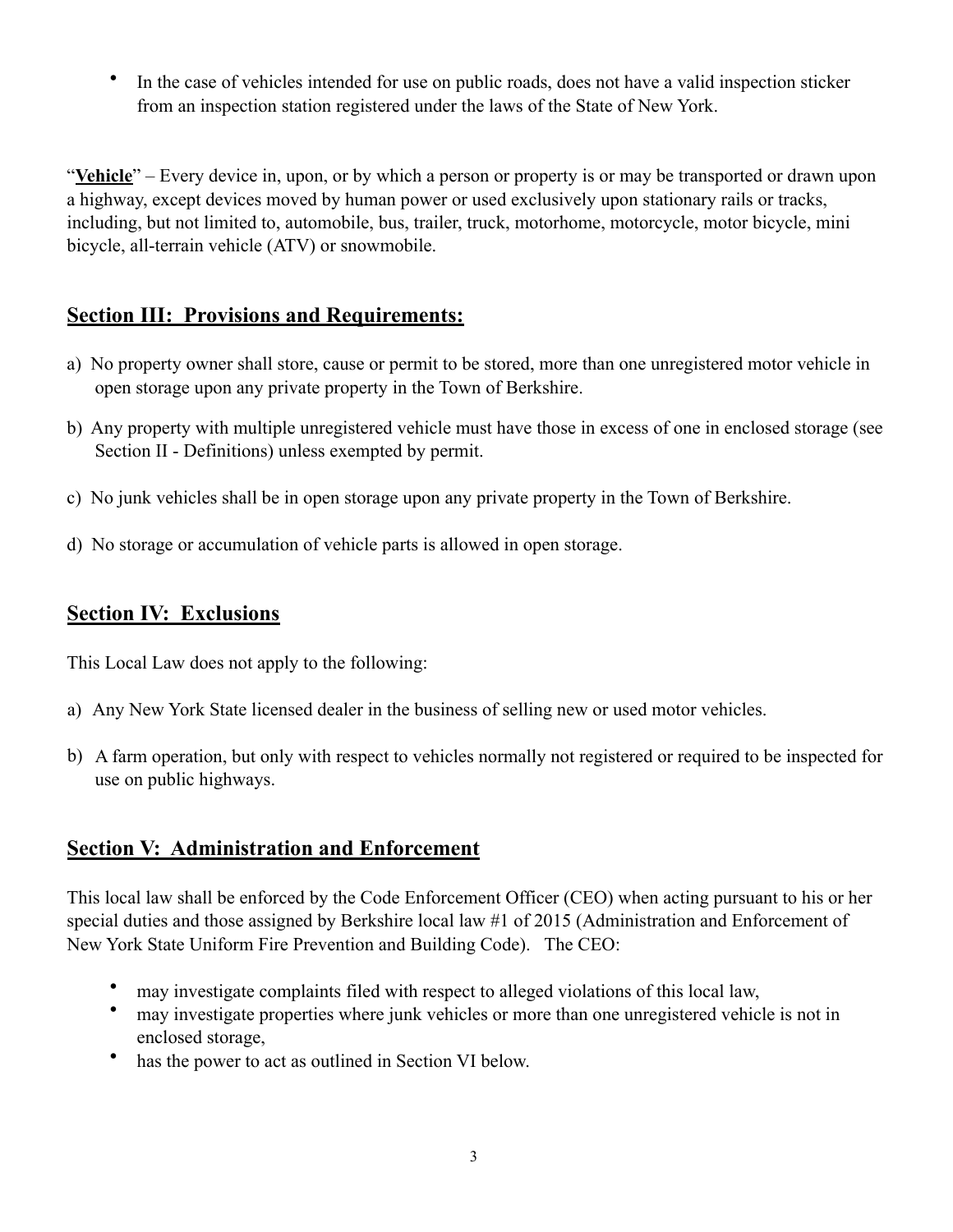## **Section VI: Enforcement Procedure**

- a) If the CEO has reason to believe or discovers a violation of this local law, he or she shall serve a written warning, by personal service or by certified mail, upon the property owner where the violation occurred. This warning will provide:
	- the name and address of the property owner,
	- the address of the property in violation including tax map number,
	- the description of the violation,
	- an explanation of what corrective action is required along with a time period in which the corrective action must occur.
- b) Violations must be resolved within 15 days of receipt of the written warning pursuant to subsection (a) unless the property owner appeals their case. If the violation creates an imminent safety risk to the public or an environmental hazard, then immediate action will be necessary as directed by the CEO.
- c) Within 15 days of receipt of the written notice, the property owner has the following options:
	- Register the vehicle(s) with New York State Dept. of Motor Vehicles
	- Remove vehicle(s) from property
	- Place the vehicle(s) in enclosed storage
	- Surrender signed title of the vehicle(s) to the Town and provide authorization to the Town to take possession and remove and discard the vehicle(s)
	- Submit an appeal to the CEO
- d) Filing an appeal allows the property owner to contend that the cited vehicle is registered or does not meet the definition of "Unregistered Vehicle" or "Junk Vehicle" and/or in other ways meet the requirements of Section III. The CEO will investigate the situation and inform the property owner in writing that the appeal has been upheld and the case dropped or the appeal has been rejected, in which case another 10 days is provided to remediate the violation.
- e) If no response is made by the property owner within 15 days of receipt, the written notice is believed to be an admission that noted vehicle(s) are unregistered vehicle(s) or junk vehicle(s) and in violation of this local law, and the CEO will issue an appearance ticket pursuant to Criminal Procedure Law section 150.20 to appear in Town Court.
- f) Upon conviction and failure to remedy a violation of this local law within the time period imposed by the court, the CEO is authorized to hire or contract the removal of unregistered vehicle(s) or junk vehicle(s) at the expense of the property owner. Should the property owner fail to pay the cost of removal, the cost will be added to the Town of Berkshire tax on that property in the following year.

## **Section VII: Reference**